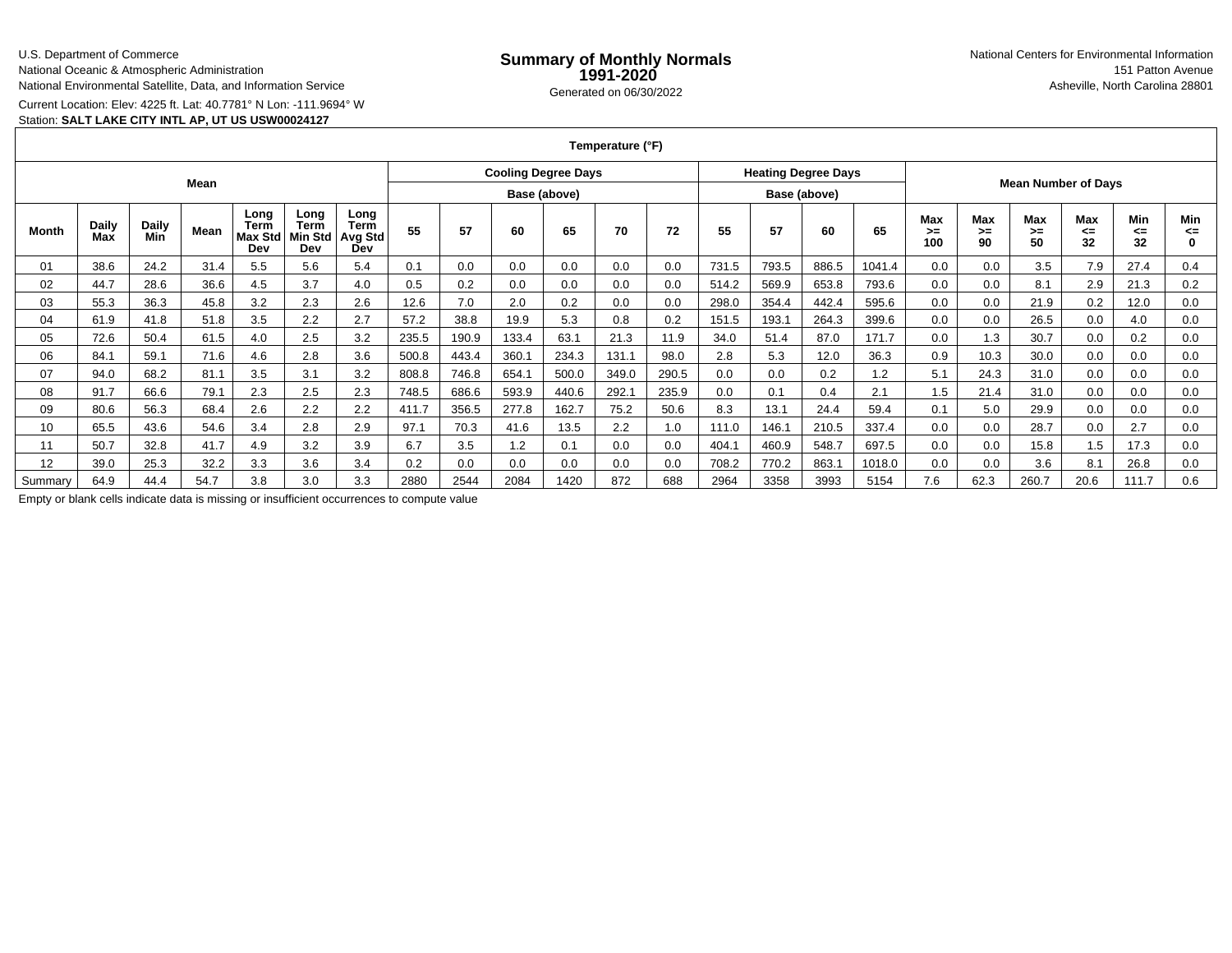U.S. Department of Commerce

National Oceanic & Atmospheric AdministrationNational Environmental Satellite, Data, and Information Service

e **Summary of Monthly Normals**<br> **1991-2020** 151 Patton Avenue **1991-2020** 1997-2020 e Generated on 06/30/2022 Asheville, North Carolina 28801 National Centers for Environmental Information151 Patton Avenue

Current Location: Elev: 4225 ft. Lat: 40.7781° N Lon: -111.9694° W

## Station: **SALT LAKE CITY INTL AP, UT US USW00024127**

| Precipitation (in.) |  |
|---------------------|--|
|                     |  |

|         | $\cdots$                                                                                                                                                                     |           |           |                            |           |                                                         |       |       |  |  |  |  |  |  |
|---------|------------------------------------------------------------------------------------------------------------------------------------------------------------------------------|-----------|-----------|----------------------------|-----------|---------------------------------------------------------|-------|-------|--|--|--|--|--|--|
|         | <b>Precipitation Probabilities</b><br>Probability that precipitation will be<br>equal to or less than<br><b>Totals</b><br><b>Mean Number of Days</b><br>the indicated amount |           |           |                            |           |                                                         |       |       |  |  |  |  |  |  |
|         | <b>Means</b>                                                                                                                                                                 |           |           | <b>Daily Precipitation</b> |           | <b>Monthly Precipitation<br/>vs. Probability Levels</b> |       |       |  |  |  |  |  |  |
| Month   | Mean                                                                                                                                                                         | $>= 0.01$ | $>= 0.10$ | $>= 0.50$                  | $>= 1.00$ | 0.25                                                    | 0.50  | 0.75  |  |  |  |  |  |  |
| 01      | 1.43                                                                                                                                                                         | 10.3      | 4.5       | 0.6                        | 0.0       | 0.80                                                    | 1.33  | 1.81  |  |  |  |  |  |  |
| 02      | 1.30                                                                                                                                                                         | 9.5       | 4.3       | 0.3                        | 0.0       | 0.99                                                    | 1.24  | 1.53  |  |  |  |  |  |  |
| 03      | 1.75                                                                                                                                                                         | 9.2       | 5.1       | 0.7                        | 0.0       | 1.11                                                    | 1.46  | 2.47  |  |  |  |  |  |  |
| 04      | 2.16                                                                                                                                                                         | 10.4      | 6.1       | 1.3                        | 0.1       | 1.58                                                    | 2.27  | 2.67  |  |  |  |  |  |  |
| 05      | 1.82                                                                                                                                                                         | 8.9       | 5.0       | 0.9                        | 0.0       | 0.97                                                    | 1.34  | 2.72  |  |  |  |  |  |  |
| 06      | 0.95                                                                                                                                                                         | 4.8       | 2.6       | 0.5                        | 0.1       | 0.28                                                    | 0.81  | 1.22  |  |  |  |  |  |  |
| 07      | 0.49                                                                                                                                                                         | 3.9       | 1.5       | 0.2                        | 0.0       | 0.25                                                    | 0.34  | 0.58  |  |  |  |  |  |  |
| 08      | 0.58                                                                                                                                                                         | 4.9       | 1.6       | 0.1                        | 0.1       | 0.19                                                    | 0.50  | 0.72  |  |  |  |  |  |  |
| 09      | 1.06                                                                                                                                                                         | 5.2       | 2.6       | 0.6                        | 0.1       | 0.34                                                    | 1.15  | 1.70  |  |  |  |  |  |  |
| 10      | 1.26                                                                                                                                                                         | 6.5       | 3.8       | 0.6                        | 0.1       | 0.64                                                    | 1.11  | 1.89  |  |  |  |  |  |  |
| 11      | 1.32                                                                                                                                                                         | 8.3       | 3.8       | 0.5                        | 0.1       | 0.70                                                    | 1.17  | 1.71  |  |  |  |  |  |  |
| 12      | 1.40                                                                                                                                                                         | 9.6       | 4.5       | 0.6                        | 0.1       | 0.89                                                    | 1.29  | 1.65  |  |  |  |  |  |  |
| Summary | 15.52                                                                                                                                                                        | 91.5      | 45.4      | 6.9                        | 0.7       | 8.74                                                    | 14.01 | 20.67 |  |  |  |  |  |  |

Empty or blank cells indicate data is missing or insufficient occurrences to compute value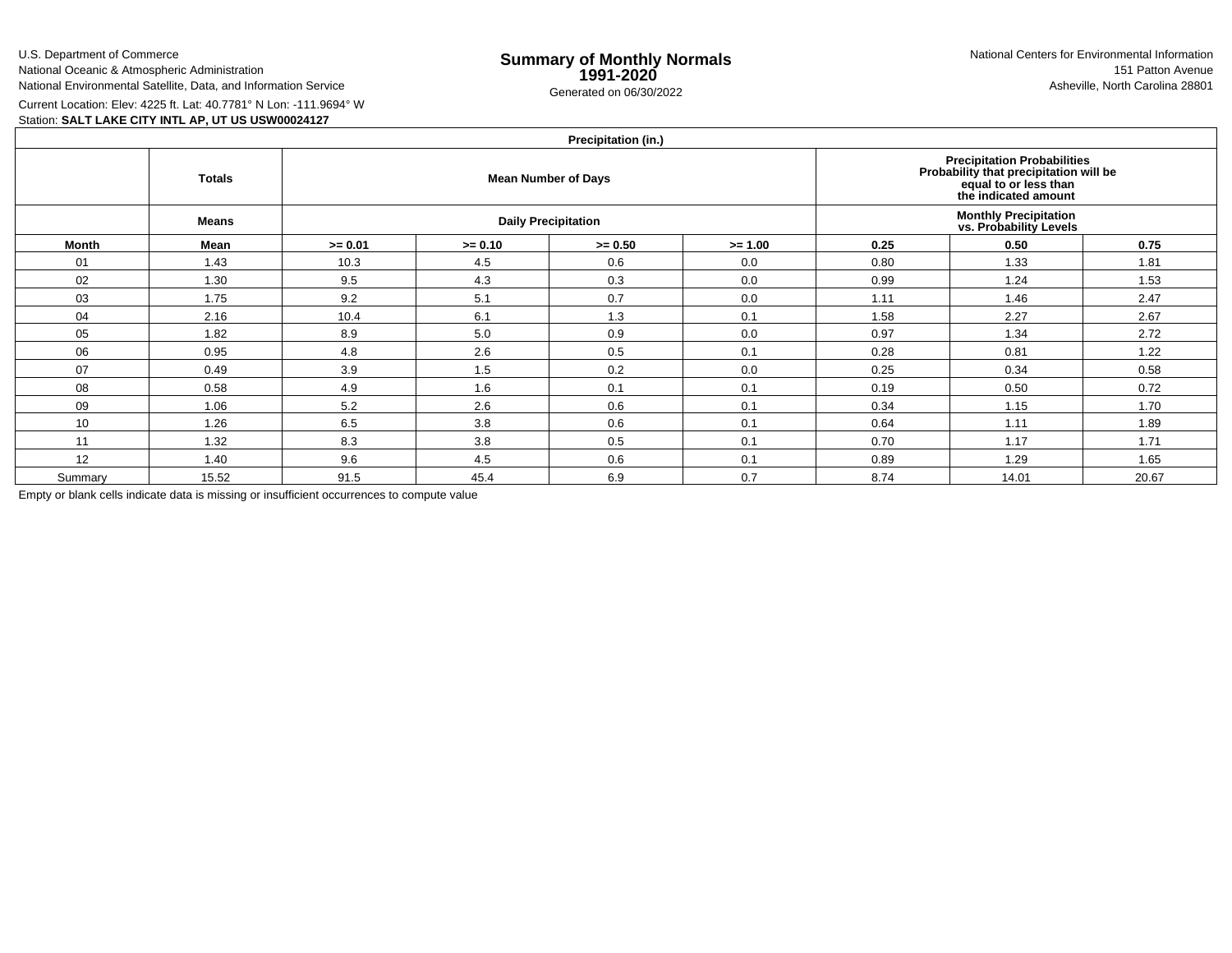U.S. Department of CommerceNational Oceanic & Atmospheric Administration

National Environmental Satellite, Data, and Information Service

e **Summary of Monthly Normals**<br> **1991-2020** 151 Patton Avenue **1991-2020** 1997-2020 e Generated on 06/30/2022 Asheville, North Carolina 28801 National Centers for Environmental Information151 Patton Avenue

Current Location: Elev: 4225 ft. Lat: 40.7781° N Lon: -111.9694° W

# Station: **SALT LAKE CITY INTL AP, UT US USW00024127**

|         |                  |                            |      |     |      |       | Snow (in.) |      |                          |     |                                                                                                  |                                                                                                          |       |  |  |
|---------|------------------|----------------------------|------|-----|------|-------|------------|------|--------------------------|-----|--------------------------------------------------------------------------------------------------|----------------------------------------------------------------------------------------------------------|-------|--|--|
|         | <b>Totals</b>    | <b>Mean Number of Days</b> |      |     |      |       |            |      |                          |     |                                                                                                  | <b>Snow Probabilities</b><br>Probability that snow will be equal to<br>or less than the indicated amount |       |  |  |
|         | <b>Means</b>     | Snowfall >= Thresholds     |      |     |      |       |            |      | Snow Depth >= Thresholds |     | Monthly Snow vs. Probability Levels<br>Values derived from the<br>incomplete gamma distribution. |                                                                                                          |       |  |  |
| Month   | Snowfall<br>Mean | 0.01                       | 1.0  | 3.0 | 5.00 | 10.00 |            | 3    | 5                        | 10  | .25                                                                                              | .50                                                                                                      | .75   |  |  |
| 01      | 12.70            | 7.6                        | 3.6  | 1.3 | 0.6  | 0.1   | 16.1       | 10.2 | 3.7                      | 1.0 | 6.60                                                                                             | 10.20                                                                                                    | 14.30 |  |  |
| 02      | 10.70            | 6.0                        | 3.0  | 1.2 | 0.5  | 0.0   | 9.1        | 5.0  | 2.4                      | 0.4 | 5.10                                                                                             | 11.30                                                                                                    | 13.90 |  |  |
| 03      | 5.90             | 4.0                        | 2.3  | 0.5 | 0.1  | 0.0   | 2.8        | 1.0  | 0.4                      | 0.1 | 2.80                                                                                             | 5.30                                                                                                     | 8.10  |  |  |
| 04      | 2.90             | 2.2                        | 1.0  | 0.3 | 0.1  | 0.0   | 0.6        | 0.1  | 0.0                      | 0.0 | 0.10                                                                                             | 1.40                                                                                                     | 4.40  |  |  |
| 05      | 0.10             | 0.2                        | 0.0  | 0.0 | 0.0  | 0.0   | 0.0        | 0.0  | 0.0                      | 0.0 | 0.00                                                                                             | 0.00                                                                                                     | 0.00  |  |  |
| 06      | 0.00             | 0.0                        | 0.0  | 0.0 | 0.0  | 0.0   | 0.0        | 0.0  | 0.0                      | 0.0 | 0.00                                                                                             | 0.00                                                                                                     | 0.00  |  |  |
| 07      | 0.00             | 0.0                        | 0.0  | 0.0 | 0.0  | 0.0   | 0.0        | 0.0  | 0.0                      | 0.0 | 0.00                                                                                             | 0.00                                                                                                     | 0.00  |  |  |
| 08      | 0.00             | 0.0                        | 0.0  | 0.0 | 0.0  | 0.0   | 0.0        | 0.0  | 0.0                      | 0.0 | 0.00                                                                                             | 0.00                                                                                                     | 0.00  |  |  |
| 09      | 0.00             | 0.0                        | 0.0  | 0.0 | 0.0  | 0.0   | 0.0        | 0.0  | 0.0                      | 0.0 | 0.00                                                                                             | 0.00                                                                                                     | 0.00  |  |  |
| 10      | 0.50             | 0.7                        | 0.3  | 0.0 | 0.0  | 0.0   | 0.1        | 0.0  | 0.0                      | 0.0 | 0.00                                                                                             | 0.00                                                                                                     | 0.50  |  |  |
| 11      | 7.00             | 3.6                        | 2.1  | 0.9 | 0.4  | 0.0   | 3.4        | 2.1  | 1.2                      | 0.0 | 1.40                                                                                             | 3.50                                                                                                     | 10.70 |  |  |
| 12      | 12.10            | 7.1                        | 3.8  | 1.2 | 0.4  | 0.0   | 12.9       | 5.7  | 1.7                      | 0.1 | 6.60                                                                                             | 11.50                                                                                                    | 16.90 |  |  |
| Summary | 51.9             | 31.4                       | 16.1 | 5.4 | 2.1  | 0.1   | 45.0       | 24.1 | 9.4                      | 1.6 | 22.6                                                                                             | 43.2                                                                                                     | 68.8  |  |  |

Empty or blank cells indicate data is missing or insufficient occurrences to compute value